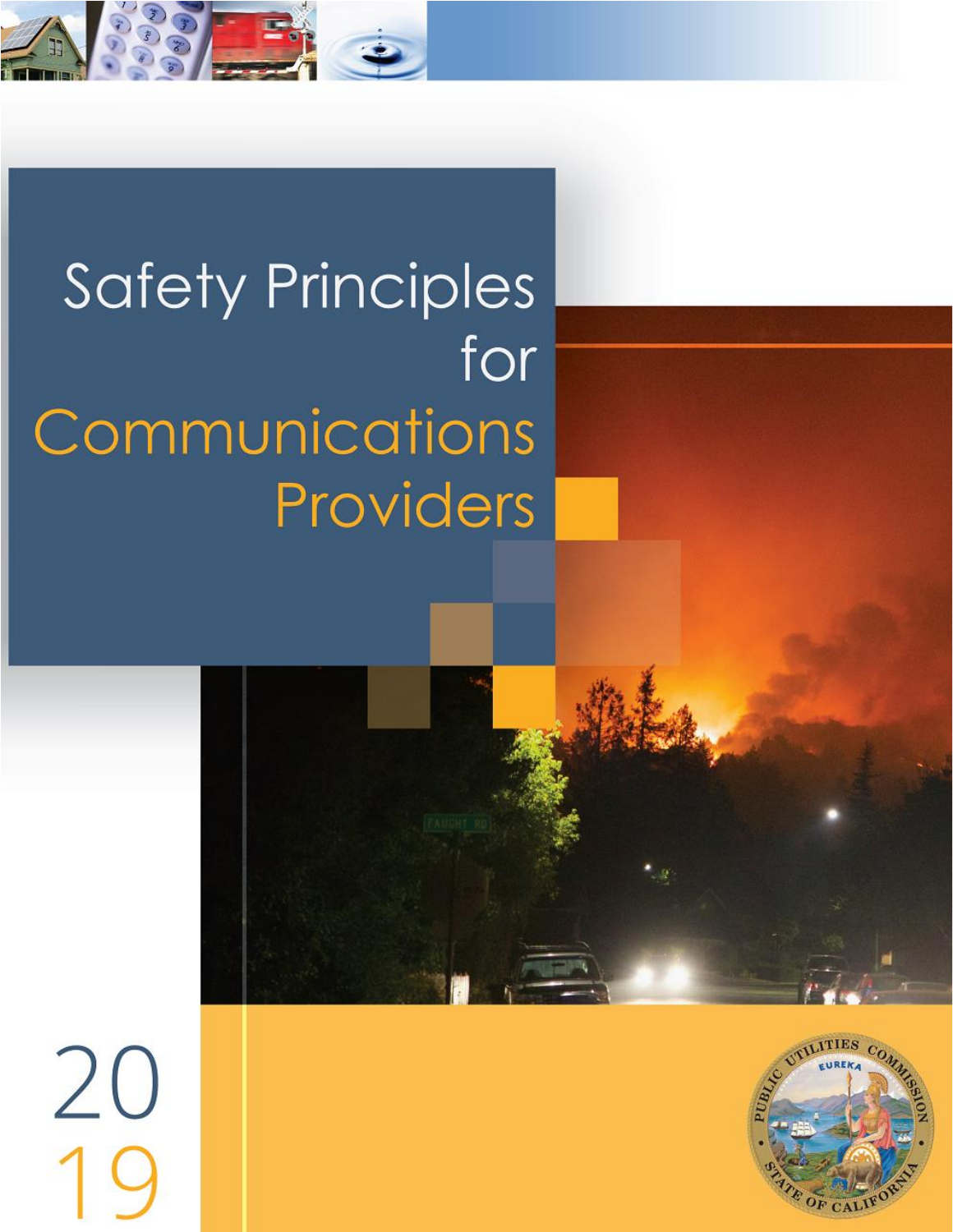**"When you are responding into an emergency, communications are your lifeline. When people are rushing out of a threatened area or having to communicate with 9-1-1 centers, that link, that communication link, is critical for life-saving operations."** 

– Cal OES Director Mark Ghilarducci at CPUC Workshop on Emergency Disaster Relief, Nov. 1, 2018

**"The public's expectations have grown significantly along with technological advancements in recent years. Residents expect to know within minutes, if not seconds, about threats that could affect them, and they anticipate the government will provide extensive details about how and where the threat is evolving and what immediate actions they should take in response to that threat."** 

*-* Sonoma County After Action Report, Sept. 2018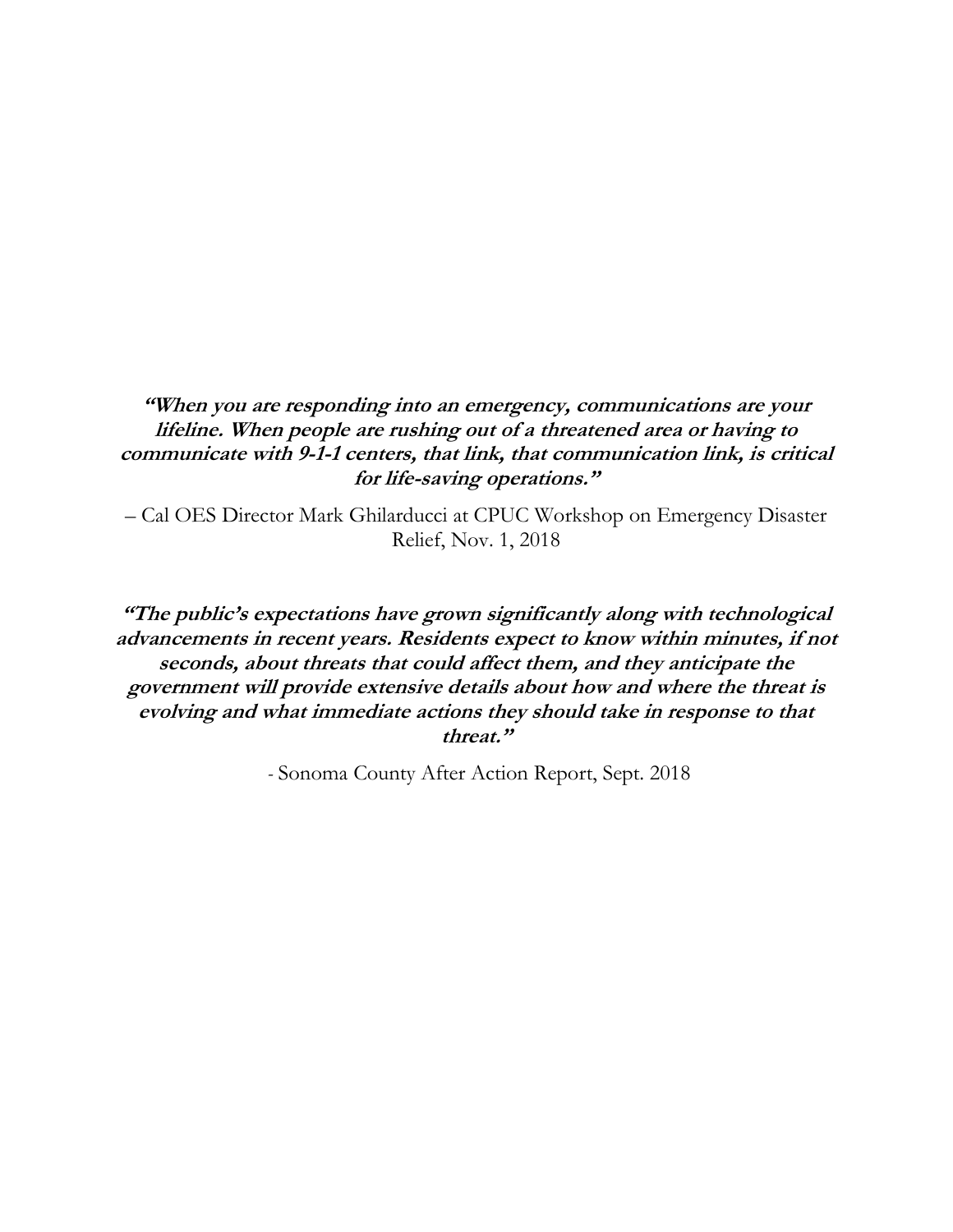# **Table of Contents**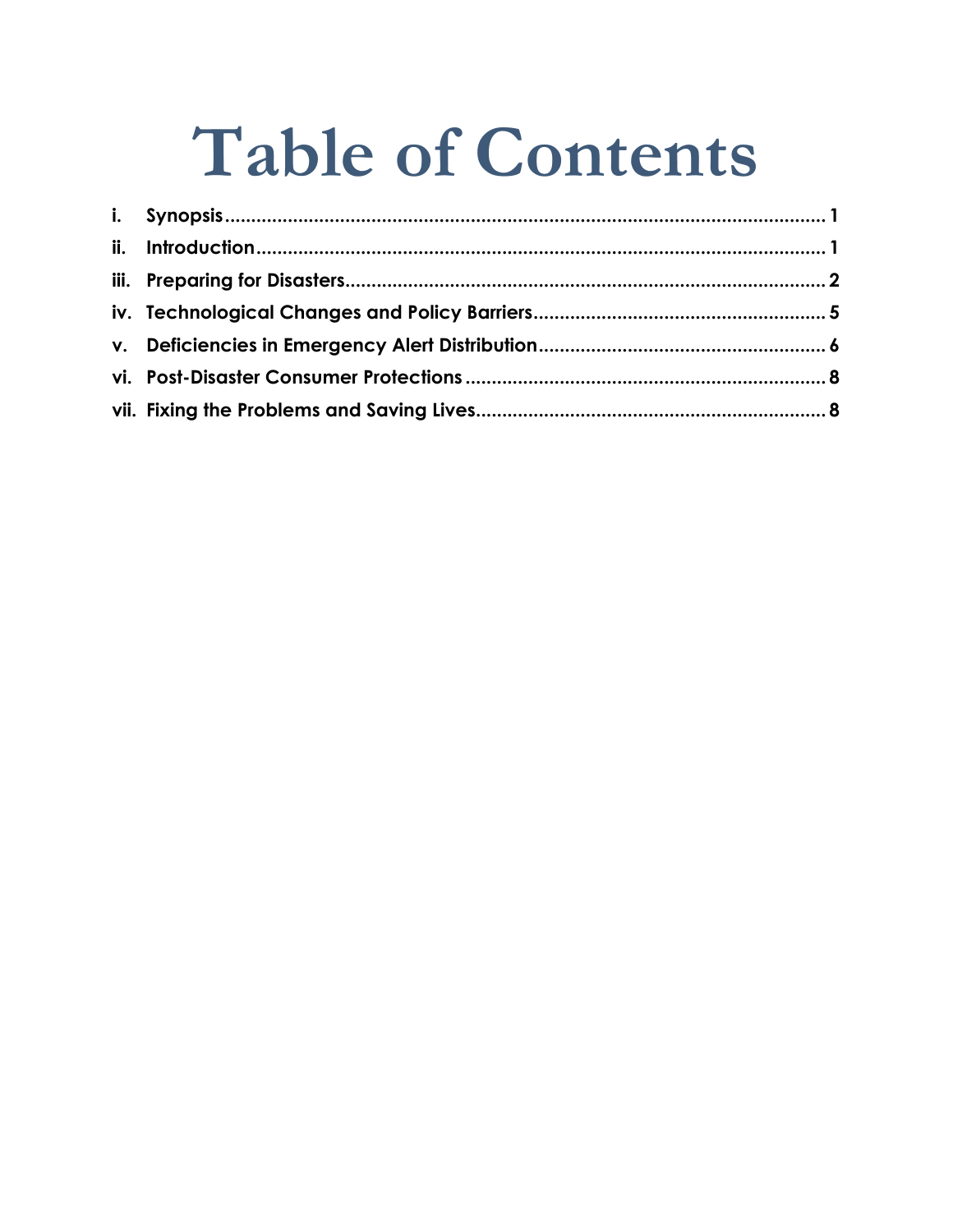# <span id="page-3-0"></span>**i. Synopsis**

With the increased threat from deadly wildfires and other disasters facing California, including earthquakes and floods, having a resilient and dependable communications grid that aids first responders and communicates with the public in a timely manner is a matter of life and death, especially for our most vulnerable residents. We lack such a system today and creating one must be a top priority. California's communications system is our most essential component for public safety, yet it is our weakest link. As recent events have shown, communication failures during such calamities are common, with lives being lost as a result. This paper identifies regulatory and statutory gaps in communications that, if addressed, would significantly enhance public safety.

### <span id="page-3-1"></span>**ii. Introduction**

Few crises in California have risen to the level of urgency as the growing threat from catastrophic wildfires. Over the past few years, California has experienced increasingly destructive and fastmoving infernos as climate change, prolonged drought and rapid development in the wildland-urban interface exact an ever-greater toll on our state. California wildfires burned an average of 60,000 acres a year from the 1960s to the 1990s, but this decade they have been consuming an average of more than 250,000 acres annually. Five of California's largest wildfires have occurred since 2012, and the state's fire season is no longer restricted to a few months a year. It has also become common for previous wildfire records regarding fatalities and damages to quickly be eclipsed by new fires doing ever-greater damage.

Two recent fires—the Wine Country fires in Sonoma and Napa Counties in 2017, and the 2018 Camp Fire in Paradise—together claimed more than 130 lives, destroyed nearly 30,000 homes and other structures, and left behind billions of dollars in property damage. Those fires cost hundreds of millions of dollars to fight and contain, to say nothing of the billions of dollars required to rebuild damaged communities. The fires have also led the state's largest utility, Pacific Gas & Electric Co., to seek bankruptcy protection, and resulted in downgrades to the credit worthiness of Southern California Edison and San Diego Gas & Electric.

| Top 5 Largest California<br><b>Wildfires</b> |      |         | <b>Top 5 Most Destructive</b><br><b>California Wildfires</b> |      |                   | Top 5 Deadliest California<br>Wildfires |      |        |
|----------------------------------------------|------|---------|--------------------------------------------------------------|------|-------------------|-----------------------------------------|------|--------|
| Name                                         | Date | Acres   | Name                                                         | Date | <b>Structures</b> | Name                                    | Date | Deaths |
| Mendocino<br>Complex                         | 2018 | 459,123 | Camp                                                         | 2018 | 18,804            | Camp                                    | 2018 | 85     |
| Thomas                                       | 2017 | 281,893 | Tubbs                                                        | 2017 | 5,636             | Griffith<br>Park                        | 1933 | 29     |
| Cedar                                        | 2003 | 273,246 | Tunnel                                                       | 1991 | 2,900             | Tunnel                                  | 1991 | 25     |
| Rush                                         | 2012 | 271,911 | Cedar                                                        | 2003 | 2,820             | Tubbs                                   | 2017 | 22     |
| Rim                                          | 2013 | 257,314 | Valley                                                       | 2015 | 1,955             | Cedar                                   | 2003 | 15     |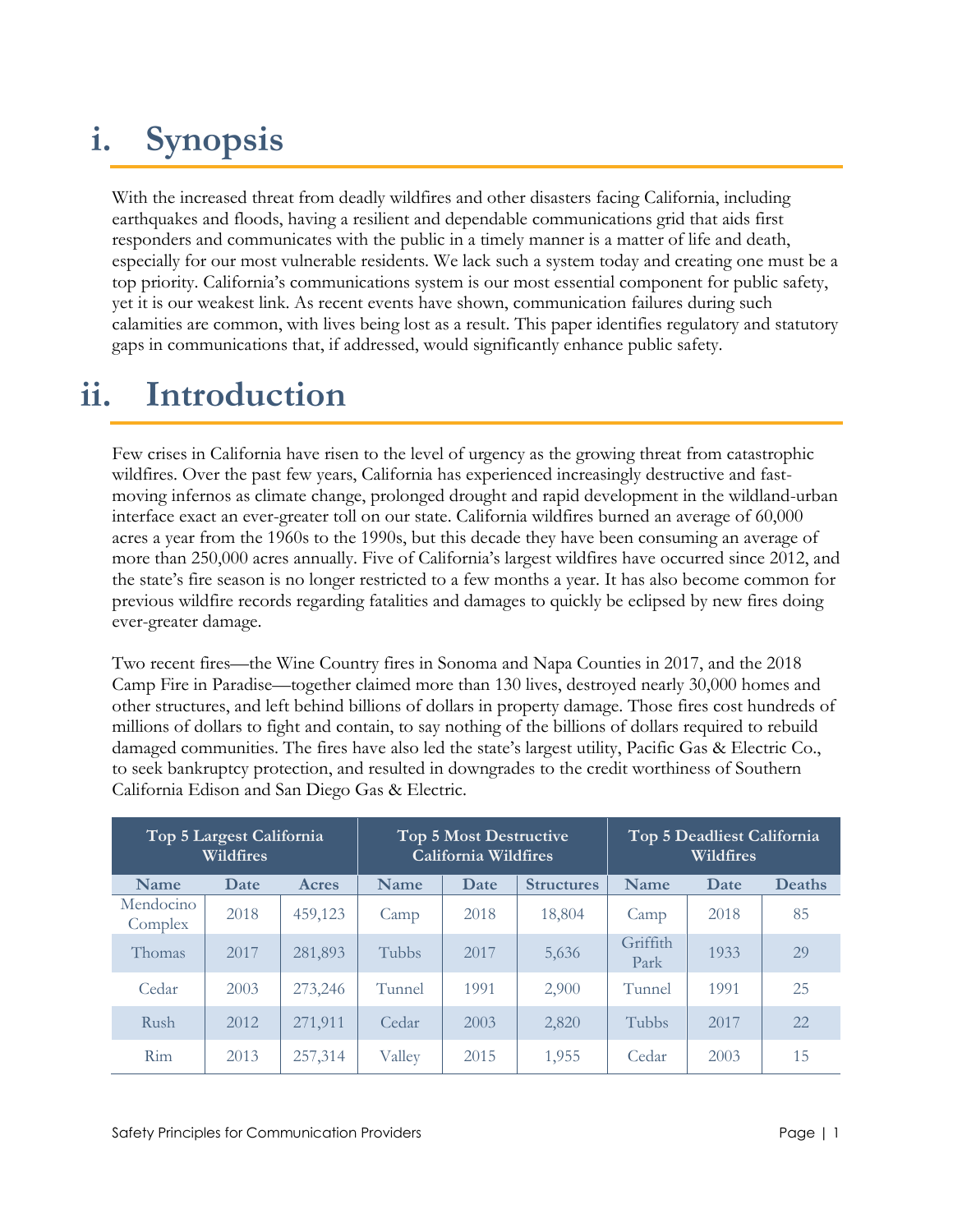These disasters have understandably alarmed the public and commanded the focus and resources of state and local governments. And time and again, we learned of failures within California's communications grid in news reports with headlines such as these:

- **As desperate calls poured in, an emergency alert system failed many** *Los Angeles Times* Oct. 11, 2017
- **Blame falls on loss of cellular, fiber connection** *KEYT TV* Oct. 13, 2018
- **Alarming failures left many in path of California wildfires vulnerable and without warning** – *Los Angeles Times*, Dec. 29, 2017
- **California Wildfires Reveal Alert System Shortcomings** *Government Technology* 8/7/18
- **A Frantic Call, A neighbor's knock, but few official alerts as wildfires closed in . . . Only a fraction of residents received emergency alerts or evacuation orders from local authorities** - *New York Times* - 11/21/18
- **Verizon, under fire for throttling firefighters' data speed, lifts caps for first responders** – *San Francisco Chronicle*, Aug. 24, 2018
- **Camp Fire created a black hole of communication/In disasters, our high-tech communities are reduced to 1940s-era responses** – *The Mercury News*, Dec. 16, 2018

## <span id="page-4-0"></span>**iii. Preparing for Disasters**

California's communications grid, of course, can be disabled in ways that have nothing to do with wildfires, jeopardizing public safety and disrupting vital services, including 9-1-1 calls, phone service, internet access, credit card processing and ATM machines. Phone and internet services for thousands of customers were disrupted in April 2009, for instance, when vandals cut fiber-optic cables in multiple locations around Santa Clara, Santa Cruz and San Benito Counties. A similar act of vandalism occurred in 2015 along California's North Coast, affecting large parts of Mendocino, Humboldt, Sonoma and Lake Counties, when a fiber optic cable in Hopland was cut. And internet and phone service were disrupted in Long Beach in July of 2018 when a delivery truck caught and severed a core fiber-optic cable.

This problem is most acute in rural California, where, as state Sen. Mike McGuire has noted, lifethreatening emergencies cannot be responded to effectively if the communications grid is unreliable, as is often the case during a major wildfire or other disaster.

"Public health and safety [are] at risk when a simple fiber cut can lead to rural residents not being able to access an ambulance, the fire department or law enforcement," Senator McGuire has said. "As it stands now, telecom companies don't let emergency officials know when the local 9-1-1 system is not operating, which puts lives in danger. To adequately provide rural residents the public safety they deserve, emergency responders have to be kept in the loop. There is a basic level of communication that must occur between the utility company, the customer base and the local government."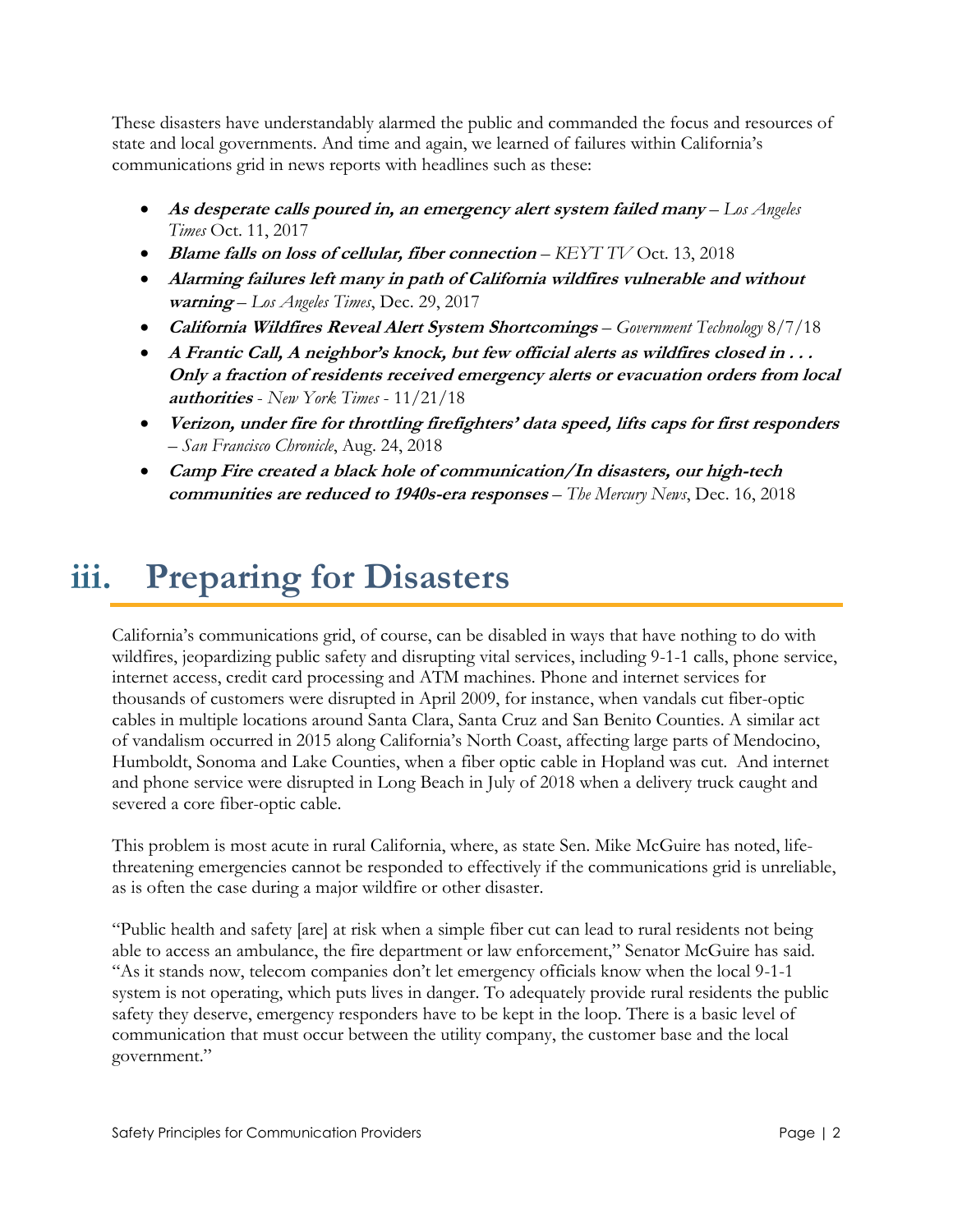In addition to wildfires and acts of vandalism that can cripple a communications grid, California is prone to other disasters, including earthquakes, mudslides and floods. A recent article in the *Los Angeles Times* focused on the devastation that could occur in Southern California from a "megastorm" that dumps rain on the region for days on end; experts say such an occurrence could cause three times as much damage as a major earthquake on the San Andreas Fault. In other words, there are many reasons that California needs a resilient, reliable and effective system of communicating with first responders, local and state governments and the public when disasters strike. And the truth is, we do not have that system today.

At a November 2018 CPUC workshop on emergency disaster relief, Mark Ghilarducci, Director of the Governor's Office of Emergency Services (Cal OES), focused on the challenges confronting first responders on the front lines of a disaster.

"We've moved from what we call secure communications, secure landline, secure land mobile radio systems to an internet-based, cellular-based system," Ghilarducci testified, "and as our public safety are moving over to that system, we've moved from a system where government had much more control. We knew that the systems were secure. We could build redundancy and resiliency into those systems because we knew that they were the lifeline, the backbone, the absolute critical aspects of communications that were needed.

"I will tell you," he went on, "coming out as a first responder and starting at local government and working through all the way to the federal government, when you're responding into an emergency, communications are your lifeline. When people are rushing out of a threatened area or having to communicate with 9-1-1 centers, that link, that communication link, is critical for life-saving operations."

In the deadly wildfires of October 2018, Ghilarducci noted, Cal OES reported that 341 cell sites went off line; 72,000 people had difficulty reaching 9-1-1, some due to the inability of the 9-1-1 system to "move the signal." His conclusion: "Our wireless network is just not built to survive the disasters and many of the cell sites do not have that resiliency, whether it's power backup or they're built to a standard at which they can withstand these kinds of events."

Another perspective comes from Jeffrey Reeb, director of the Los Angeles County Office of Emergency Management, who has drawn attention to the questionable resiliency of the communications grid as one of his top safety concerns. He has also observed that cellular providers are not as integrated or immersed into the emergency management community as other utility providers, which is a hindrance to information sharing and relationship building, two critical facets for successful emergency response and recovery. Some of the information that's important for first responders to have includes:

- Demonstrated proof of multiple levels of resiliency;
- Detailed information about how communication providers manage outages when their equipment is damaged and what emergency responders and the public can expect when outages occur;
- What temporary restoration equipment providers have and how they deploy it;
- How decisions are made to "open up roaming" for all phones to use any network;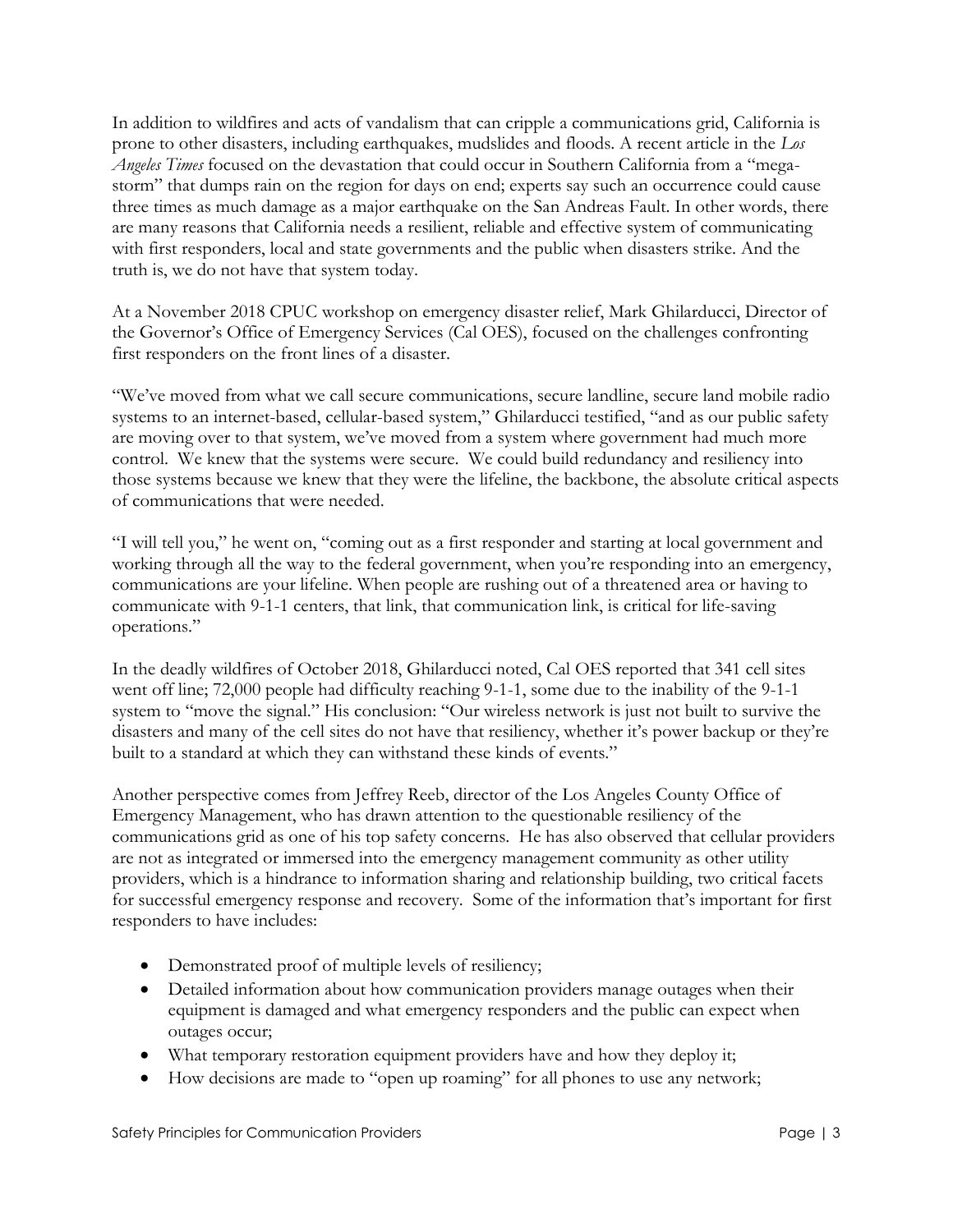Why cellular providers oppose moves to improve the accuracy of Wireless Emergency Alerts;

Recognizing such concerns, the Federal Communications Commission (FCC) has mandated that telecom operators be capable of supporting Wireless Emergency Alerts (WEA), which are used for Amber Alerts, presidential alerts and alerts involving imminent threats to safety or life, but it is unclear how and when those updates will be completed. There is currently a lack of transparency, however, around communication infrastructure that is vital for first responders to understand, including: cell tower location, what carriers are on what tower, whether towers have battery backup and resilient communications backhaul, how WEA messages are distributed, how rapidly alert messages can be promulgated, and information pertaining to whether alert messages were distributed. There are also various issues with consistent access to communication services in situations where there is a loss of power, particularly in rural areas with limited cell coverage.

A drier, denser California—one more prone to catastrophic wildfires—is the state's new normal. In this California, the questions addressed here are a matter of life and death, especially for people living in high-risk areas, the elderly and other vulnerable populations. Because emergency responders have the same concerns during earthquakes, flooding and other disasters, these shortcomings affect virtually everyone in the state.

Public Safety Power Shutoffs, or pre-emptive de-energization actions increasingly employed by the state's electric utilities to help prevent wildfires, are another growing concern. Californians will undoubtedly experience de-energization of the electric grid more frequently and for longer durations. This is another compelling reason why the state needs a more resilient, reliable and predictable communications grid, which may require more than the voluntary efforts and goodwill of communications providers. De-energizing electric power lines affects communications networks, necessitating creation of multiple layers of backup power for cell towers and IP services that otherwise could be inoperable for multiple days. This will likely require the adoption of standards, protocols and best practices for power companies and communications providers to ensure proper notification between utilities and to mitigate the impact on affected populations through back-up power requirements.

Public safety is paramount, and when a 9-1-1 call is made, it must go through, no matter the time, place, or technology used. Historically, traditional copper telephone lines are reliable, even in blackouts, because they are powered by an independent electrical source. When the power goes out—they still work. The resiliency of VoIP service is more precarious; it is generally provided over copper, fiber, or cable facilities that do not have their own power. The FCC requires providers to offer their customers the option to purchase 8 or 24 hours of battery backup power, but that may not be enough for Californians who are experiencing and will continue to experience multi-day deenergization events. For wireless consumers, their mobile phones operate on battery power, but they may or may not have service in a power outage, depending on the backup power installed at cell sites. For all of these services, backup power for consumers is only part of the equation. The actual networks need power to operate—whether wired or wireless—and backup power requirements on the network-side are minimal, if they exist at all. Having a reliable and resilient system is crucial in trying to mitigate the impact of power shutoffs on vulnerable populations.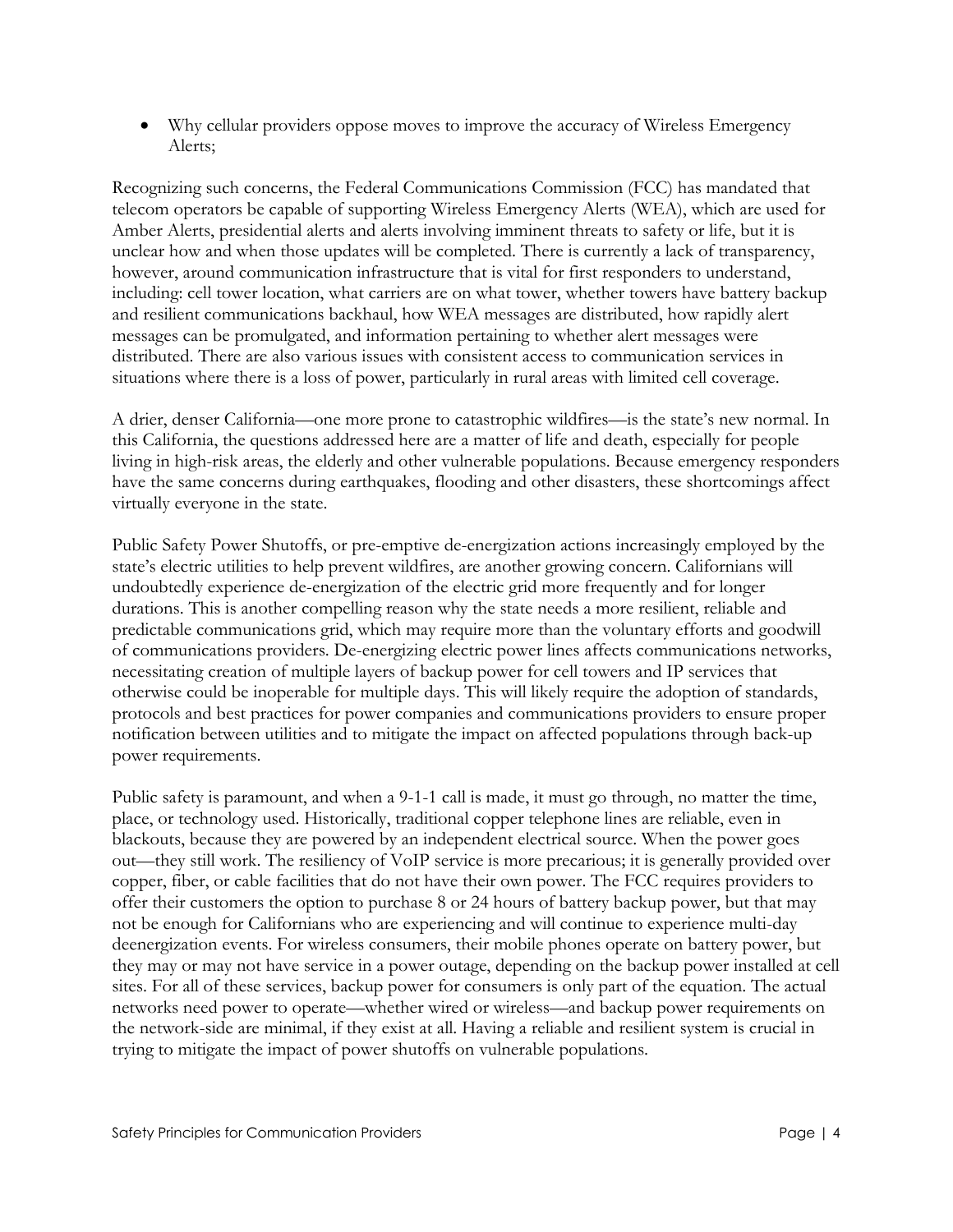Also, of crucial importance is real-time reporting to California's first responders and entities such as Cal OES on where outages occur, something that communications companies now say they provide voluntarily. Emergency responders need this information quickly if they are to respond effectively. Budge Currier, 9-1-1 Branch Manager at Cal OES, addressed this issue at the CPUC workshop last November.

"When we set up an evacuation center or a disaster recovery center or we are determining the ingress and egress routes from a disaster, knowing the status of the communication in that area is critical, because if I know there's a fairground here on this road where the cellular infrastructure is damaged, but three miles down the road the cellular infrastructure is intact, we will choose the other one," he said. "If we don't have that type of information in real time, we can't make those decisions. So, then the ripple-down effect of that is, I establish a disaster recovery center at a fairground with no (communications) and now you're having to bring in portable cellular to provide communications there, which we all know doesn't have the capacity to truly support everybody that would be in that area. It creates an undue burden . . . So that's why this real-time data is important. And it needs to be accurate."

## <span id="page-7-0"></span>**iv. Technological Changes and Policy Barriers**

The State of California has clear requirements for electric, natural gas, and water utilities to ensure access to safe, reliable and affordable services. But because of significant legal obstacles and technological changes, this is no longer true for communications utilities. The state's oversight of communications providers cannot ensure safe, reliable, and affordable service, nor does the state require communications providers to take steps that can protect the public during an emergency.

Arguably the greatest obstacle toward a more reliable communications grid has been Section 710 of the California Public Utilities Code. In part, the law says: "The Commission shall not exercise regulatory jurisdiction or control over Voice over Internet Protocol and Internet Protocol enabled services except as required or expressly delegated by federal law or expressly directed to do so by statute or as set forth in subdivision (c)."

It was not that long ago, when most people had landlines and mobile phones were less prevalent, that if someone dialed 9-1-1 for help, he or she got through and the person answering the call knew its origination point. Help could be dispatched to a precise location, or emergency preparedness or response information dispensed, without wasting precious time trying to pin down the caller's whereabouts. Now, mobile phones are ubiquitous, with 80 percent of 9-1-1 calls made from a wireless device. Many traditional phone lines remain in use in California, but these devices are rapidly being replaced by VoIP phones or Voice over Internet Protocol, a technology that allows a user to make voice calls using a broadband internet connection instead of a regular, or analog, phone line. Yet, Wireless and VoIP 9-1-1 calls may not automatically transmit the user's phone number and/or location information.

| 2018 9-1-1 Call Statistics |            |  |  |  |  |
|----------------------------|------------|--|--|--|--|
| Total 9-1-1 Calls          | 27,018,953 |  |  |  |  |
| Wireless                   | $81\%$     |  |  |  |  |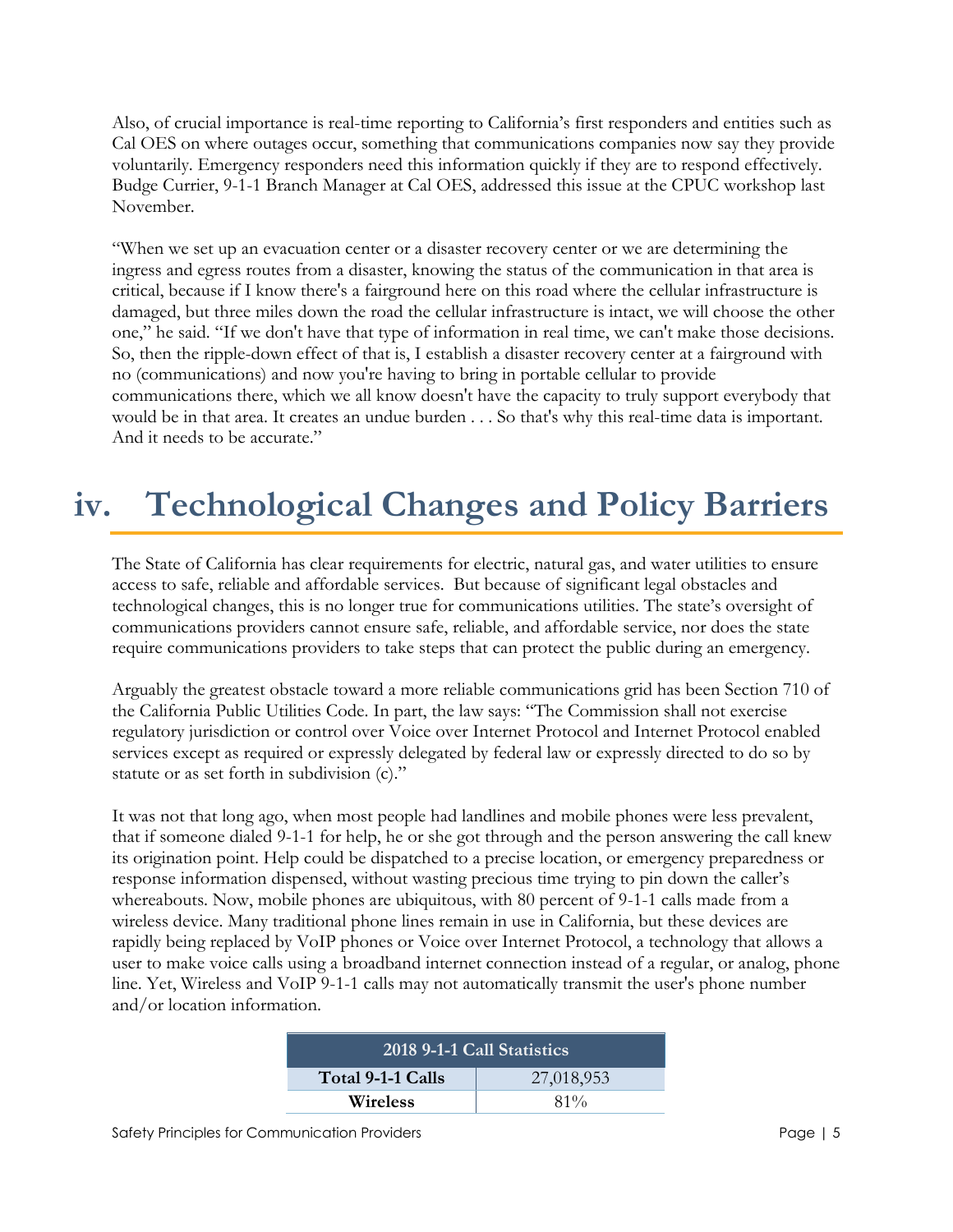| Wireline             | $12\%$ |
|----------------------|--------|
| Voice over IP        | $4\%$  |
| Other                | $3\%$  |
| <b>Text Messages</b> | 28,014 |

According to FCC data, as of December 2017, California had 5.8 million traditional phone lines and 8.2 million VoIP lines. The state also had 41.8 million wireless subscriptions. The chart below illustrates the trendlines toward VoIP in California's changing communications landscape.



#### **California Voice Communications Subscriptions by Technology**

December 2008. Source: FCC Form 477 filings

## <span id="page-8-0"></span>**v. Deficiencies in Emergency Alert Distribution**

Safety Principles for Communication Providers **Page 16** and 2008 (1999) 9 and 2008 (1999) 9 and 2009 (1999) 9 and 2009 (1999) 9 and 2009 (1999) 9 and 2009 (1999) 9 and 2009 (1999) 9 and 2009 (1999) 9 and 2009 (1999) 9 and The state's inability to communicate effectively in a disaster was underscored yet again—this time under tightly controlled circumstances—when the Sonoma County Fire and Emergency Services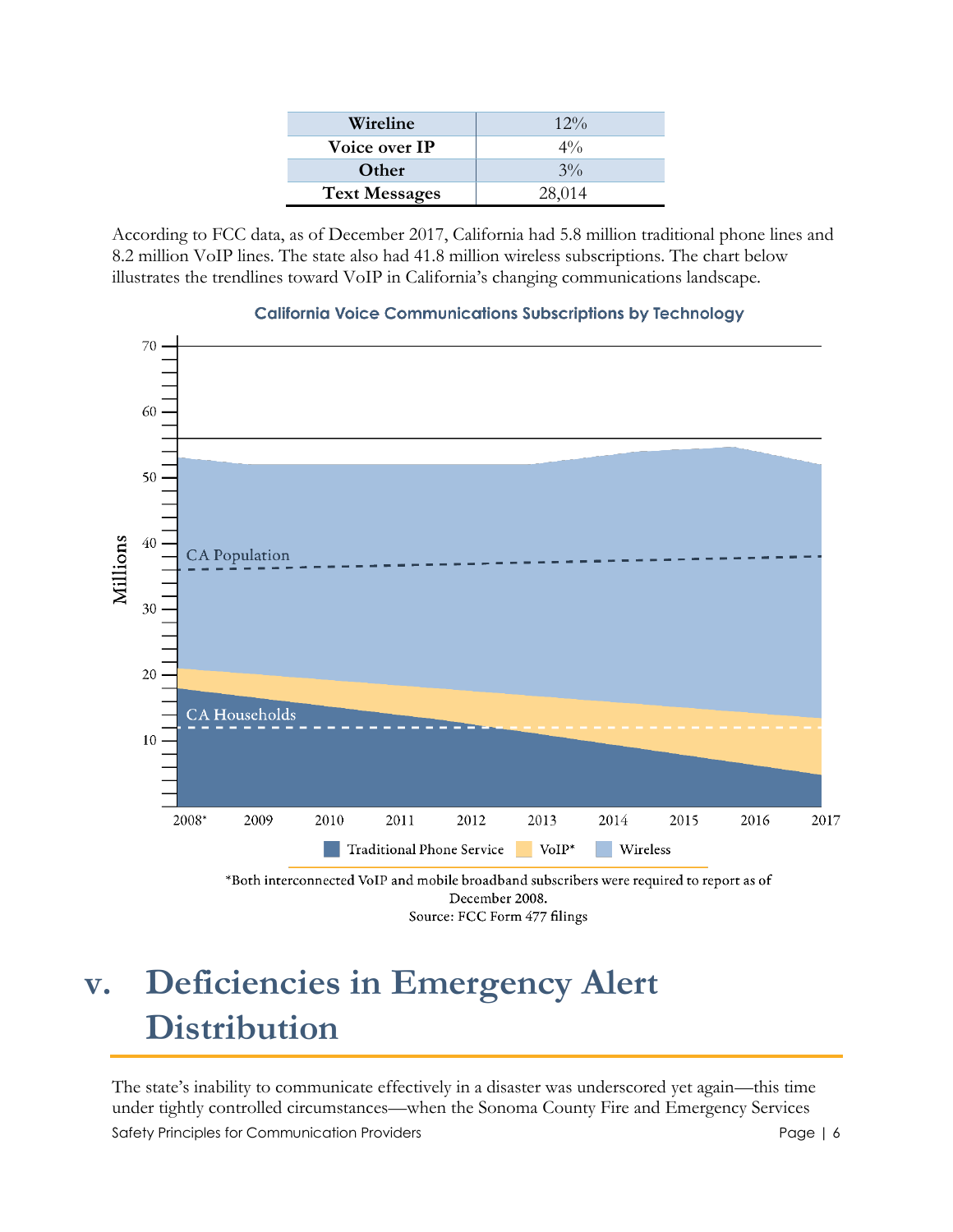Department conducted an alert and warning test over two days in September 2018. They released their findings in the *Sonoma County Operational Area Alert and Warning Functional Exercise After Action Report / Improvement Plan*.

In Phase One, county personnel attempted to contact people associated with the nearly 300,000 phone numbers in the SoCo Alert database. Officials reported a 51 percent success rate in delivering messages to a person or answering machine. Similar problems were reported in the Camp Fire. The Sonoma program is mandatory, as SoCoAlert twice a year purchases customer data and phone numbers from AT&T and Frontier Communications. SoCoAlert also encourages people to go to the program website and register on their own so first responders can notify residents and businesses by mobile phone, text message, email and social media with time-sensitive, geographically specific emergency notifications.

There are many reasons for the dismal success rate, but it's apparent that an emergency alert system that misses about half its targeted audience is critically inadequate.

In Phase Two of the Sonoma County test, county officials targeted five geographical areas for a Wireless Emergency Alert (WEA) and Emergency Alert System (EAS) notification. The WEAs are sent to participating wireless carriers in a targeted area through FEMA's Integrated Public Alert Warning System and then pushed to WEA-enabled mobile devices in the affected areas. Because the accuracy of geographic targeting of alerts has been a serious issue in the past, in January 2018 the FCC approved new rules scheduled to take effect in November of this year that will require participating wireless providers to deliver emergency alerts in "a more geographically precise manner" so that alerts are sent to no greater than a tenth of a mile outside the targeted area.

The Sonoma County Report also found inconsistent policies and practices in how providers issued alerts. The report noted that these inconsistencies reduce the confidence that emergency management officials have in being able to manage successful emergency responses.

"The exercise findings indicate that significant challenges remain regarding the effective use of the federal warning systems, including WEA and EAS," the report concludes. "These challenges include incomplete and inconsistent alerting across communication providers, significant bleed-over when targeting specific geographic locations, and the performance of the technology across various wireless devices. These shortcomings significantly conflict with the public's expectations for service. Local government emergency managers will have to continue to consider these shortcomings in developing and conducting alert and warning efforts. It is critical that local governments, Cal OES, FEMA, and the FCC engage communications providers to continue to improve the reliability and effectiveness of these systems. . . With current policies of mobile carriers, it is almost impossible to target any area with any confidence."

For any emergency alert system to be effective, wireless communications providers must make available certain information such as cell tower location, but these companies have grown accustomed to not cooperating with state and local government officials or regulators. The following paragraph from the Sonoma County report is representative of the communications providers' posture when it comes to dealing with state regulators:

Safety Principles for Communication Providers **Page 12** and 2008 (1999) Page 17 "Requests were made to the communication providers AT&T and Verizon to provide information and participate in the exercise. Both companies eventually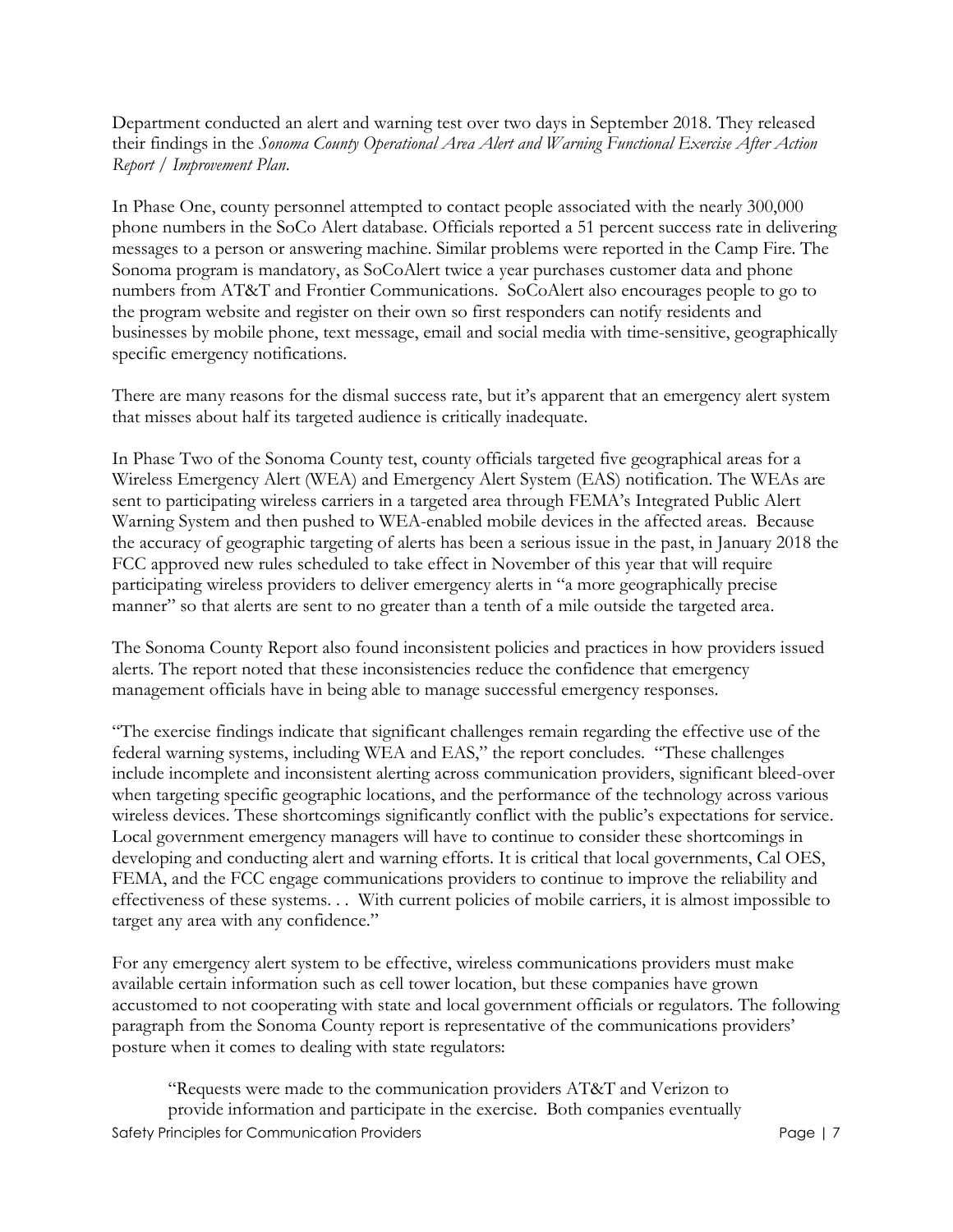responded but did not provide the data requested or participate in the exercise. Both company representatives said their respective WEA teams would be in contact with County staff but never followed through."

### <span id="page-10-0"></span>**vi. Post-Disaster Consumer Protections**

In an active CPUC Rulemaking regarding post-disaster consumer protections, communications providers represented by the VoIP Coalition that includes AT&T, Frontier, Charter, Comcast and other providers actively oppose the CPUC's effort to impose post-disaster requirements on them, filing in Sept. 2018 for a rehearing of the Commission's Decision (18-08-004). The protections called for in the Decision include such measures as waiving for one year deposit requirements for residential customers seeking to reestablish service, stopping estimated usage billing for the time period when a residence is unoccupied as result of the emergency, discontinuing billing for the same reasons, implementing payment plan options for residential customers, suspending disconnection for non-payment and associated fees and waiving deposits and late-fee requirements for residential customers and similar steps.

Communications providers generally argue that they are already doing on a voluntary basis most of what the order would require. They also maintain that any mandatory disaster relief measures exceed the Commission's jurisdiction under § 710 and are contrary to federal law. Instead, the application makes the following offer: "We look forward to working with the Commission to identify ways in which we can best document our ongoing commitment to providing meaningful relief to consumers on a voluntary basis." Given California's recent experience with deadly fires and the persistent communications challenges they pose, first responders have made clear that voluntary measures are not enough.

### <span id="page-10-1"></span>**vii. Fixing the Problems and Saving Lives**

In light of these issues and experiences, the Legislature must determine what responsibilities communications companies have before, during and after a disaster. Setting clear policies that enhance public safety and emergency preparedness and the restoration of vital communications services after a disaster are essential. Deregulated Internet Protocol services and a lack of any clear policies and standards inhibits local and state public safety agencies from ensuring a safe and reliable communications grid for warnings, evacuations, and response.

First responders have made clear that voluntary best efforts are not enough. Given the communications companies' track record of resisting any regulation, their statements of support for what the emergency responders and the CPUC wish to achieve—as long as they can do it on their own schedule and voluntarily, if at all—do not ensure that communications providers will remedy the problems cited here on their own.

Legislative action in the following four areas will help realize a reliable and resilient communications grid that works effectively before, during and after a disaster strikes:

Safety Principles for Communication Providers **Page 18** and 2008 and 2008 and 2008 and 2008 and 2008 and 2008 and 2008 and 2008 and 2008 and 2008 and 2008 and 2008 and 2008 and 2008 and 2008 and 2008 and 2008 and 2008 and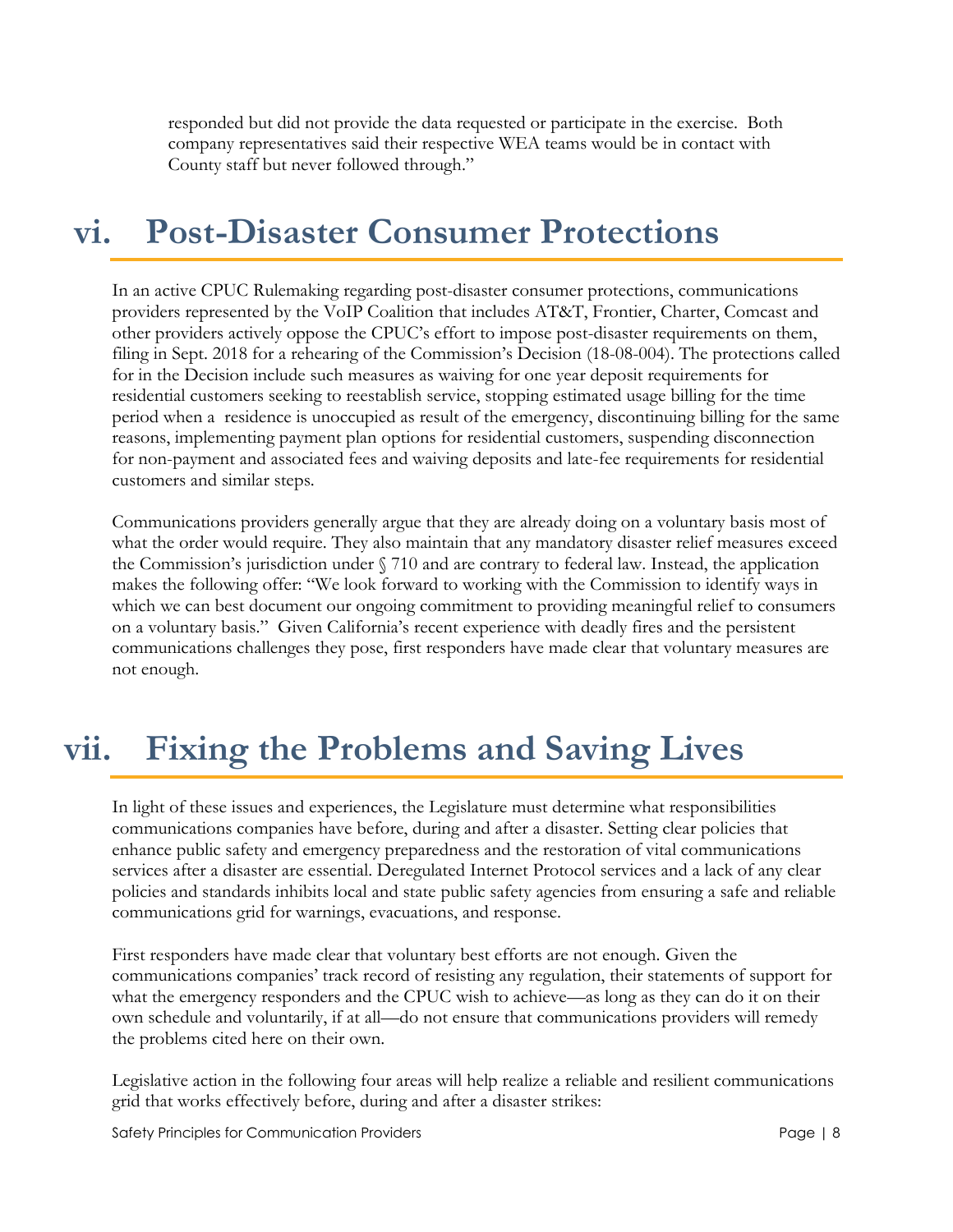- Ensuring distribution of emergency alerts to the public as quickly and reliably as possible.
- Requiring communications services be provided during emergency response operations.
- Requiring the resiliency of the communications grid, ensuring its ability to function when there is loss of power.
- Financial obligations for enhanced emergency response.

Legislative support and guidance are needed for the CPUC, Cal OES and local emergency services departments to ensure the public's access to 9-1-1, the timely delivery of emergency alerts, and to take the steps needed to protect the public without industry obstruction.

#### **Here is a summary of the state's current authority over the three classifications of voice services:**

- **Traditional Telephone Services Landlines:** The State Legislature and the CPUC retain extensive authority over traditional phone service companies. While clearly still an important technology, traditional telephone subscriptions have dramatically declined as consumers switch to wireless and VoIP services. The state can no longer ensure a reliable and resilient communications grid by limiting its authority to this service alone.
- **Wireless Carriers:** Federal law precludes states from regulating entry into wireless markets and the rates of wireless carriers, but states retain explicit authority to regulate **terms and conditions of service**. Still, wireless providers are likely to challenge any effort to impose safety regulations, including requiring the provision of temporary facilities in areas where permanent facilities have been damaged or destroyed. The companies may argue that these requirements constitute indirect rate regulation, or 'entry' regulation, or both. However, resiliency of wireless voice networks is a service quality issue that seems to fall under the preserved state authority over the 'terms and conditions of service' and would cover requiring warnings to customers, providing communications services during emergency response operations and ensuring resiliency of their networks and the ability to function where there is loss of power.

Resiliency of wireless voice networks would appear to be a service quality issue linked to the preserved state authority over "terms and conditions," and would cover requiring warnings to customers, providing communications services during emergency response operations and ensuring resiliency of their networks and the ability to function where there is loss of power. To improve wireless resiliency, it would be highly beneficial for the state to consider requiring mandatory back-up power and defensible space for all cell sites and disclosures by wireless providers to customers as to how emergency alerts work, including any steps that customers would need to take to make sure they receive the alerts.

The state could exercise the limited regulatory authority it has under "terms and conditions" for wireless communications when it comes to ensuring the public's safety, despite industry opposition to such efforts. Legislation should be enacted before the next disaster to ensure the state takes meaningful steps to protect the public and save lives.